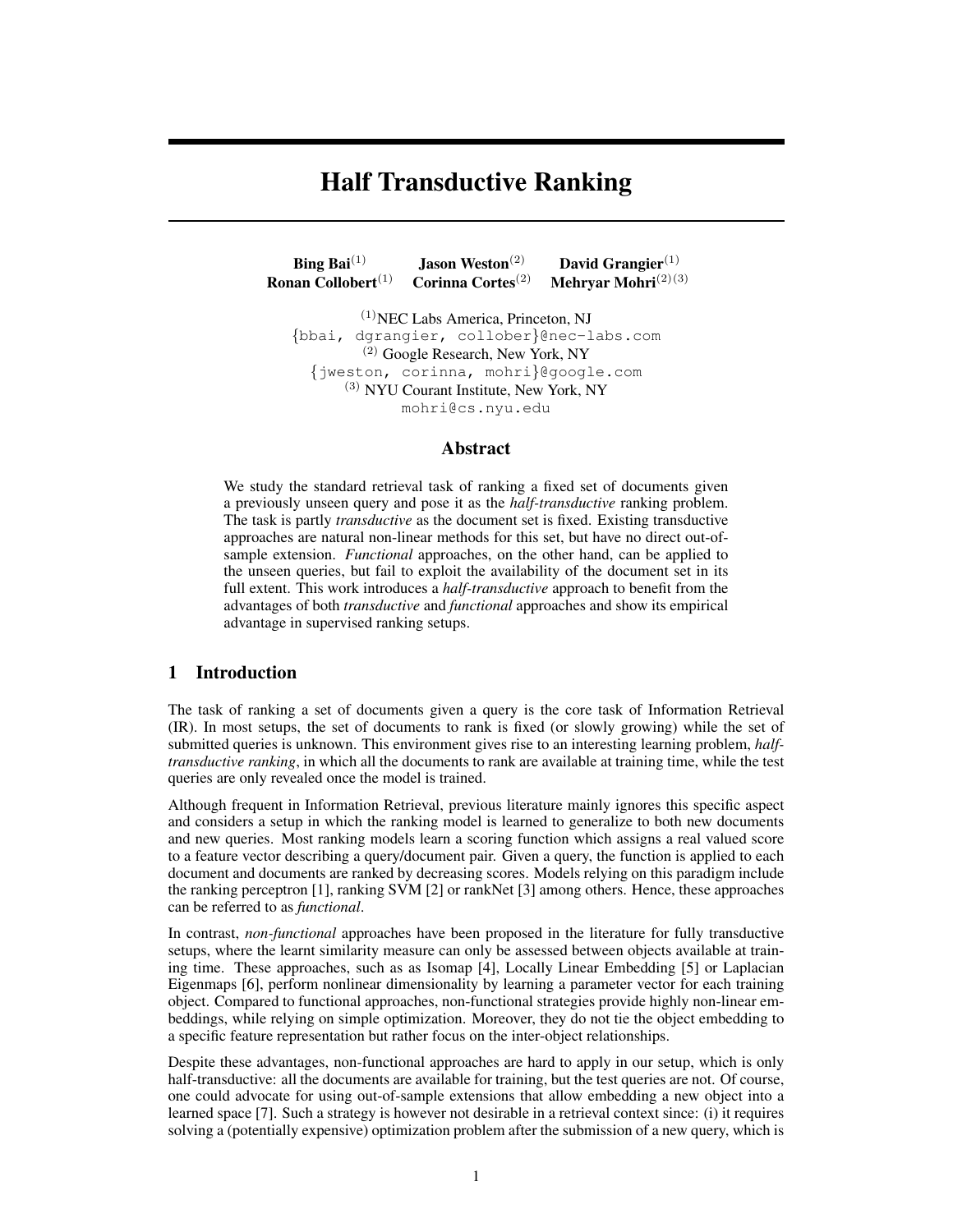the most time critical period for a retrieval system; and (ii) it neglects that available training queries could be used to identify a good strategy for embedding test queries.

This work proposes a direct solution to the *half transductive ranking* problem by combining a functional model for embedding queries and a non-functional model for embedding objects. This approach hence benefits from the advantages of the non-functional approaches mentioned above, while retaining the efficiency and generalization ability of functional approaches for coping with new queries. In the following, we first briefly describe existing ranking models before introducing the proposed approach. Then, we empirically compare this solution to its alternatives. Finally, we draw some conclusions and delineate future research directions.

# 2 Functional and Non-Functional Models

Our ranking problem is classical. We are first given a fixed set of m objects,  $\{y_i\}_{i=1}^m$ , and we consider the task of ranking these objects given a new query  $x$ , unknown at training time. In the following, we classify models addressing this problem as either *functional* or *non-functional*.

**Functional Models** represent query x and object y using a joint feature representation  $\Phi(x, y)$ and scores the pair  $(x, y)$  using a function  $x, y \to f_w(\Phi(x, y))$  parametrized by w. Instances of such functions include: functions linear in the feature space [1, 2], neural network functions [3] or Gaussian Processes [8]. These models can be learned with training objectives linked to the pairwise ranking loss, Normalized Discounted Cumulative Gain (NDCG) or Mean Averaged Precision (MAP).

Functional models also include Latent Semantic Indexing (LSI) [9], which corresponds to a linear function with a specific choice of features and parameter regularization, i.e. one can notice that LSI scoring,  $f_W(x, y) = \phi(x)^T W^T W \phi(y)$ , where  $\phi(x), \phi(y) \in \mathbb{R}^d$ ,  $W \in \mathbb{R}^{d \times n}$ ,  $n < d$ , is equivalent to a linear model, when one defines  $w = W<sup>T</sup>W$  and  $\Phi(x, y) = \phi(x)\phi(y)^{T}$ . In this case, the parameters are learned with a mean-squared reconstruction objective, by applying Singular Value Decomposition to the document-term matrix [9]. The same parametrization is also used by Supervised Semantic Indexing (SSI [10]), which learns the parameters from a supervised signal, to minimize the pairwise ranking loss.

**Non-Functional Models** are *transductive* approaches which assign a parameter vector  $v_i \in \mathbb{R}^d$  to each object  $y_i$  available at training time. Contrary to functional approaches, these strategies do not tie the object representation  $v_i$  to a feature representation  $\Phi(\cdot)$  through a function. Instead, they consider a function f comparing examples in the embedding space  $\mathbb{R}^d$ , e.g. the Euclidean distance  $f(y_i, y_j) = ||v_i - v_j||_2$  or the dot-product  $f(y_i, y_j) = v_i \cdot v_j$ , and learn  $\{v_i\}_{i=1}^m$  by considering desired relationships between objects.

Several transductive embedding approaches have been proposed in the recent years. Most of them are rooted either in factor analysis (e.g. Principal Component Analysis) or Multi-Dimensional Scaling, including kernel PCA [11], Isomap [4], Locally Linear Embedding [5] and Laplacian Eigenmaps [6]. For example the latter embeds points by minimizing  $\sum_{ij} L(v_i, v_j, A_{ij}) = \sum_{ij} A_{ij} ||v_i - v_j||_2^2$  where  $\overline{A}$  is a similarity ("affinity") matrix, under constraints that ensure a trivial solution is not reached. An overall review of this family of methods can be found in [12].

Non-functional, transductive models hence offer a flexible framework to learn highly non-linear models and benefit from available information on relationships between objects. However, extensions to new objects – such as queries in our framework – are computationally costly and depends on the availability of information on the relationship between the new object and the already available objects [7].

### 3 Half-Transductive Ranking

In this work, we propose *Half-Transductive Ranking* to benefit from the advantages of both functional and non-functional approaches. Like transductive approaches, we assign a vector  $v_i$  to each object  $y_i$  in the fixed set to be ranked. However, we then consider a query x can be any object, not necessarily available during training. In that case, a function is applied to map  $x$  into the embedding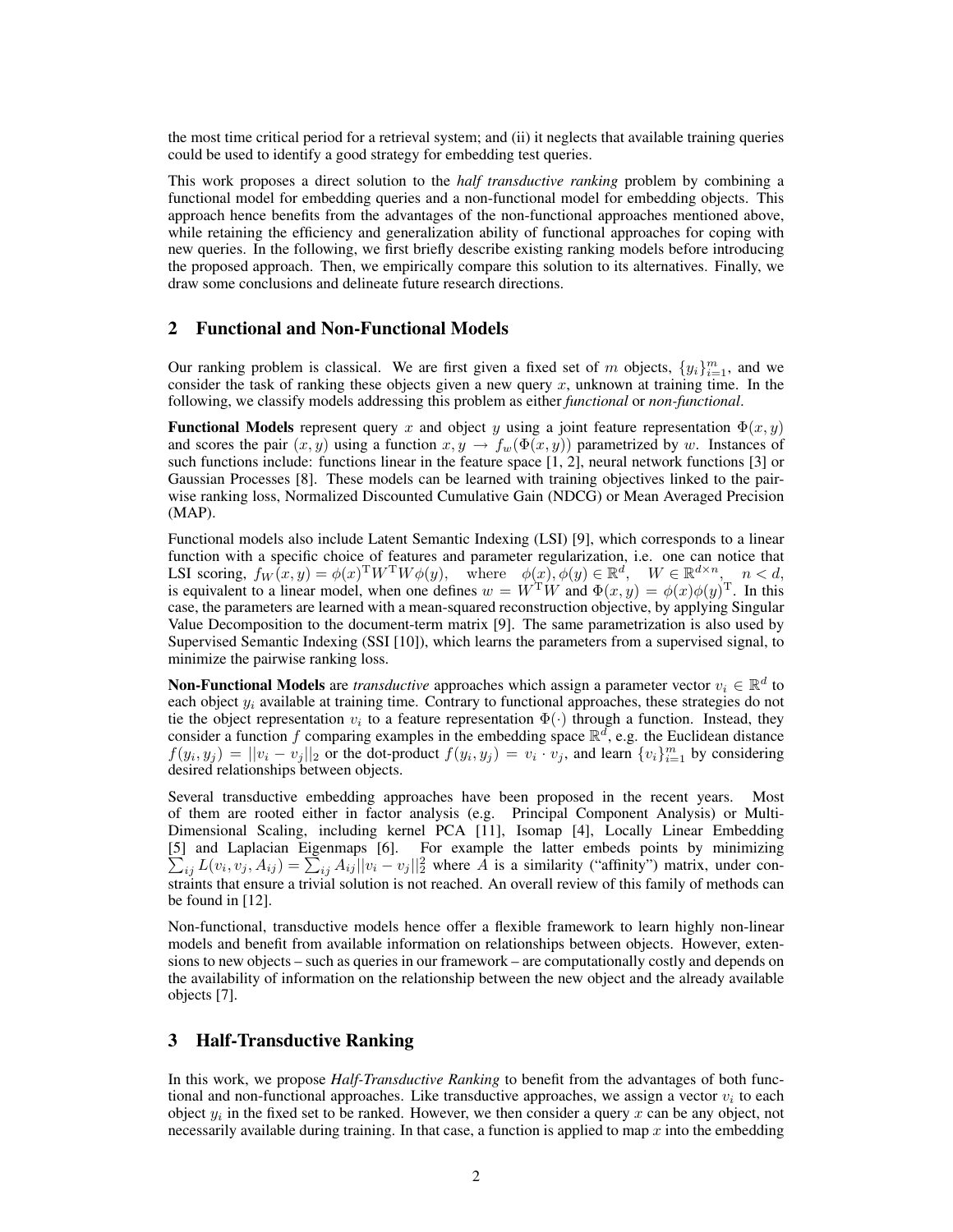space. Specifically, our scoring function is

$$
f(x, y_i) = \langle W\phi(x), v_i \rangle = \phi(x)^{\mathrm{T}} W^{\mathrm{T}} v_i
$$
, where  $W \in \mathbb{R}^{d \times n}$ ,  $\forall i = 1...m$ ,  $v_i \in \mathbb{R}^d$ ,

i.e. the dot product is used to compare embedded examples and a linear projection is used for mapping queries (nonlinear embeddings are implemented via  $\phi(\cdot)$  being a fixed nonlinear map).

The parameters of our model, i.e. W and  $\{v_i\}_{i=1}^m$  are learned to optimize the pairwise ranking loss. From a set of preference relations R, where  $\forall (x, y_+, y_-) \in \mathcal{R}$  expresses that document  $y_+$ is preferred to document y<sub>−</sub> for query x, we would like to learn f such that  $f(x, y<sub>+</sub>) > f(x, y<sub>-</sub>)$ . Like the margin ranking perceptron [1] or the ranking SVM [2], we minimize the hinge loss over such pairwise constraints,

$$
L_{\text{HTR}}(\mathcal{R}) = \sum_{(x,y_+,y_-) \in \mathcal{R}} \max(0, 1 - \phi(x)^{\text{T}} W^{\text{T}} v_+ + \phi(x)^{\text{T}} W^{\text{T}} v_-).
$$

In our experiments, we noticed that a better linear mapping  $W$  could be obtained by learning to embed documents *functionally* as well and we introduce an hyperparameter  $\gamma$  to weight this second learning objective, i.e.

$$
L(\mathcal{R};\gamma) = L_{\mathrm{HTR}}(\mathcal{R}) + \gamma \sum_{(x,y_+,y_-) \in \mathcal{R}} \max(0,1-\phi(x)^{\mathrm{T}} W^{\mathrm{T}} W \phi(y_+) + \phi(x)^{\mathrm{T}} W^{\mathrm{T}} W \phi(y_-)).
$$

We propose to train this model using stochastic gradient descent as this optimization strategy allows to achieve great scalability while avoiding poor local optima. The learning algorithm is hence simple: initially, the entries of W and  $\{v_i\}_{i=1}^{\overline{m}}$  are drawn randomly using from a normal distribution  $\mathcal{N}(0, 1)$ . Then, one iteratively picks a random triplet  $(x, y_+, y_-) \in \mathcal{R}$  and updates the parameters according to the gradient of  $(W, v_+, v_-) \to L({(x, y_+, y_-)}; \gamma)$ . One can note that this approach is computationally interesting since each iteration only updates W and two of the vectors  $\{v_i\}_{i=1}^m$ . Moreover, one can further exploit the potential sparsity of  $\phi(x)$  for further gains. In our experiments, regularization is achieved through early stopping, i.e. one stops training when the performance over held-out validation data stops improving.

# 4 Experiments and Results

Our ranking experiments are carried out on Wikipedia and use the link structure of this dataset to build a large scale ranking task. Wikipedia provides a large document set with a meaningful, closed link structure. Compared to benchmark datasets, we can work with bigger query sets compared to TREC<sup>1</sup> and we can extract document-level features as opposed to LETOR<sup>2</sup>.

The dataset we consider consists of  $1,828,645$  English Wikipedia documents and  $24,667,286$  links<sup>3</sup> which is randomly split into two portions, 70% for training (and validation) and 30% for testing. The following task is then considered: given a query document  $x$ , rank the other documents such that if x links to y then y should be highly ranked. Documents are represented with bag-of-word vectors, with a normalized TFIDF weighting [10].

Our results are compared to four alternative models: simple cosine similarity (TFIDF), LSI [9], margin ranking perceptron [1] and SSI [10]. We report results in two settings, (i) using only the top 30,000 most frequent words; (ii) using all 2.5 million words in Wikipedia. In the first setting, we rely on a margin percetpron with  $\Phi(x,y) = \phi(x)\phi(y)^{\mathrm{T}}$ . In the second setting, we rely on perceptron using Hash Kernels [13] as the previous feature choice does not allow the model to fit in memory.

Table 1 reports the performance using the pairwise ranking error, Mean Averaged Precision, MAP, and precision at top 10, P@10. It shows that supervised models (Perceptron, SSI, Half-Transductive) outperform unsupervised ones (TFIDF, LSI). It also shows that embedding the data in a lower dimensional space is an effective capacity control mechanism (SSI versus Perceptron). More importantly, it shows that the additional non-linearity added by introducing the non-functional parameter vectors

 $1$ TREC datasets offer  $\sim 50$  to  $\sim 500$  queries, http://trec.nist.gov

<sup>2</sup>LETOR provides features for query/doc. pairs only, http://learningtorank.spaces.live.com/ <sup>3</sup>We removed links to calendar years as they provide little information while being very frequent.